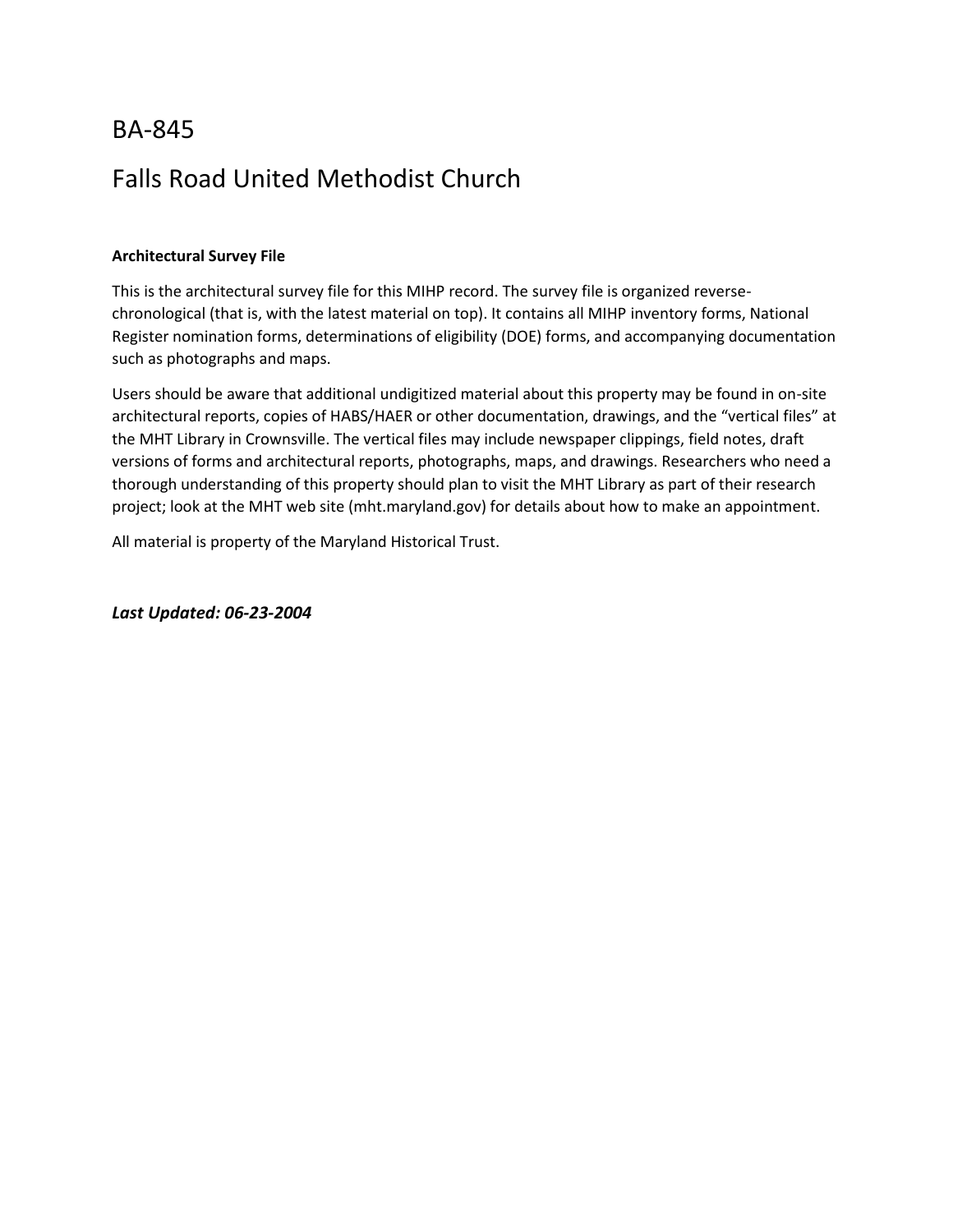### MARYLAND HISTORICAL TRUST DETERMINATION OF ELIGIBILITY FORM

NR Eligible: yes\_ no

| Inventory Number: BA-845<br>Property Name:<br>Falls Road United Methodist Church                                                                                                                                                                                                                                                                                                                  |
|---------------------------------------------------------------------------------------------------------------------------------------------------------------------------------------------------------------------------------------------------------------------------------------------------------------------------------------------------------------------------------------------------|
| Address: East side of Falls Road North of Stringtown Road City: Butler<br>Zip Code: 21023                                                                                                                                                                                                                                                                                                         |
| County: Baltimore County<br>USGS Topographic Map: Hereford                                                                                                                                                                                                                                                                                                                                        |
| Is the property being evaluated a district? ______ yes                                                                                                                                                                                                                                                                                                                                            |
| Tax Parcel Number: Tax Map Number:<br>Tax Account ID Number:                                                                                                                                                                                                                                                                                                                                      |
| Agency: Federal Communications Commission<br>Project: Butler Stone Quarry                                                                                                                                                                                                                                                                                                                         |
| Site visit by MHT staff: $X$ no yes Name: $\frac{X}{X}$ Name:<br>Date:                                                                                                                                                                                                                                                                                                                            |
| Is the property is located within a historic district? $X$ yes _______ no                                                                                                                                                                                                                                                                                                                         |
| If the property is within a district <b>Sample 19 and September</b> 1984-2215<br>NR-listed district $X$ yes Eligible district summary Name of District: Worthington Valley<br>Preparer's Recommendation: Contributing resource yes no Non-contributing but eligible in another context yes                                                                                                        |
| If the property is not within a district (or the property is a district) Preparer's Recommendation: Eligible $X$ yes no                                                                                                                                                                                                                                                                           |
| Considerations: $X \ A \ B \ C \ X \ D \ E \ F \ G \$<br>Criteria: A B X C D<br>Documentation on the property/district is presented in:<br>Maryland Historical Trust Library, Crownsville, Maryland                                                                                                                                                                                               |
| Description of Property and Eligibility Determination: (Use continuation sheet if necessary and attach map and photo)                                                                                                                                                                                                                                                                             |
| Falls Road United Methodist Church was most recently observed and photographed in February 2003. Its condition was largely<br>unchanged since the preparation of the State Historic Sites Inventory Form in the library of the aryland Historical Trust, dated<br>September 1976                                                                                                                  |
| The property is described in the following document(s) located at the Maryland Historical Trust Library:                                                                                                                                                                                                                                                                                          |
| Maryland Historical Trust State Historic Sites Inventory Form, by Catharine F. Black and James T. Wollon, Jr., September<br>1976.                                                                                                                                                                                                                                                                 |
| The following observations were made during the visit to the property:                                                                                                                                                                                                                                                                                                                            |
| The building is a rural church structure constructed on property that has remained associated with religious use since 1876. The<br>first church was erected on the site in 1876 after the property was sold to the Trustees of the United Brethren in Christ. The<br>land originally was part of Richard Johns' Black Rock Farm. The church was rebuilt and enlarged in 1914, owing in part to a |
| <u>MARYLAND HISTORICAL TRUST REVIEW</u>                                                                                                                                                                                                                                                                                                                                                           |
| Eligibility recommended<br>Criteria: $X A$ B $X C$ D Considerations: A B $C$ D $E$ $F$ $G$ $F$<br>MHT Comments $\bigcirc$ $\bigcirc$ $\mathcal{M}$ $\mathcal{M}$ $\mathcal{M}$ $\mathcal{M}$ $\mathcal{M}$ $\mathcal{M}$ $\mathcal{M}$ $\mathcal{M}$ $\mathcal{M}$ $\mathcal{M}$ $\mathcal{M}$ $\mathcal{M}$<br>None                                                                              |

 $6/20/05$ 

 $\mathcal{A}(\mathcal{A})$  , and  $\mathcal{A}(\mathcal{A})$  and

 $-$ 

Preservation Services,

 $\label{eq:1} \mathcal{L}(\mathbf{w},\mathbf{w}) = \mathcal{L}(\mathbf{w},\mathbf{w}) = \mathcal{L}(\mathbf{w},\mathbf{w}) = \mathcal{L}(\mathbf{w},\mathbf{w})$ 

Reviewer,

 $\hat{r}^{(1)}$  , and  $\hat{r}^{(2)}$ 

Reviewer, NR Program

 $\overline{\smash{)}\quad\quad}$ Date

Date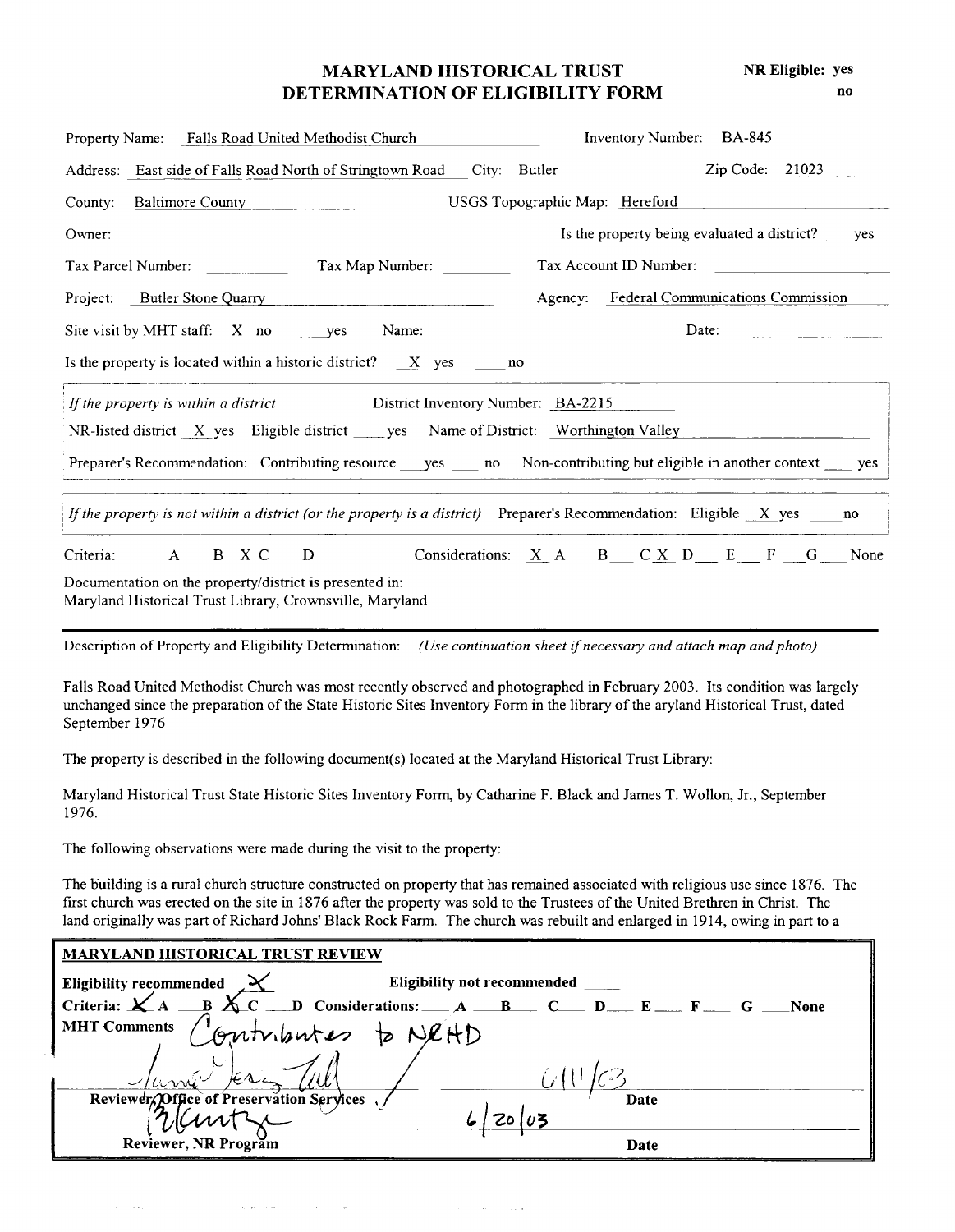#### NR-ELIGIBILITY REVIEW FORM

#### Falls Road United Methodist Church

Inventory Number: BA-845

#### Page 2

sum bequeathed to the church by Miss Rebecca Cole, who is memorialized by a window placed where the original main entrance had been. The building reflects the simplicity of the congregation for which it was erected, and is qualified for registration under Criterion C, Design/Construction. Criteria Consideration A, Religious Properties, is applicable. Criteria Consideration D, Cemeteries, may also apply to the cemetery adjoining the church to the north.

Prepared by: William C. Riggs, RA Date Prepared: 5/19/2003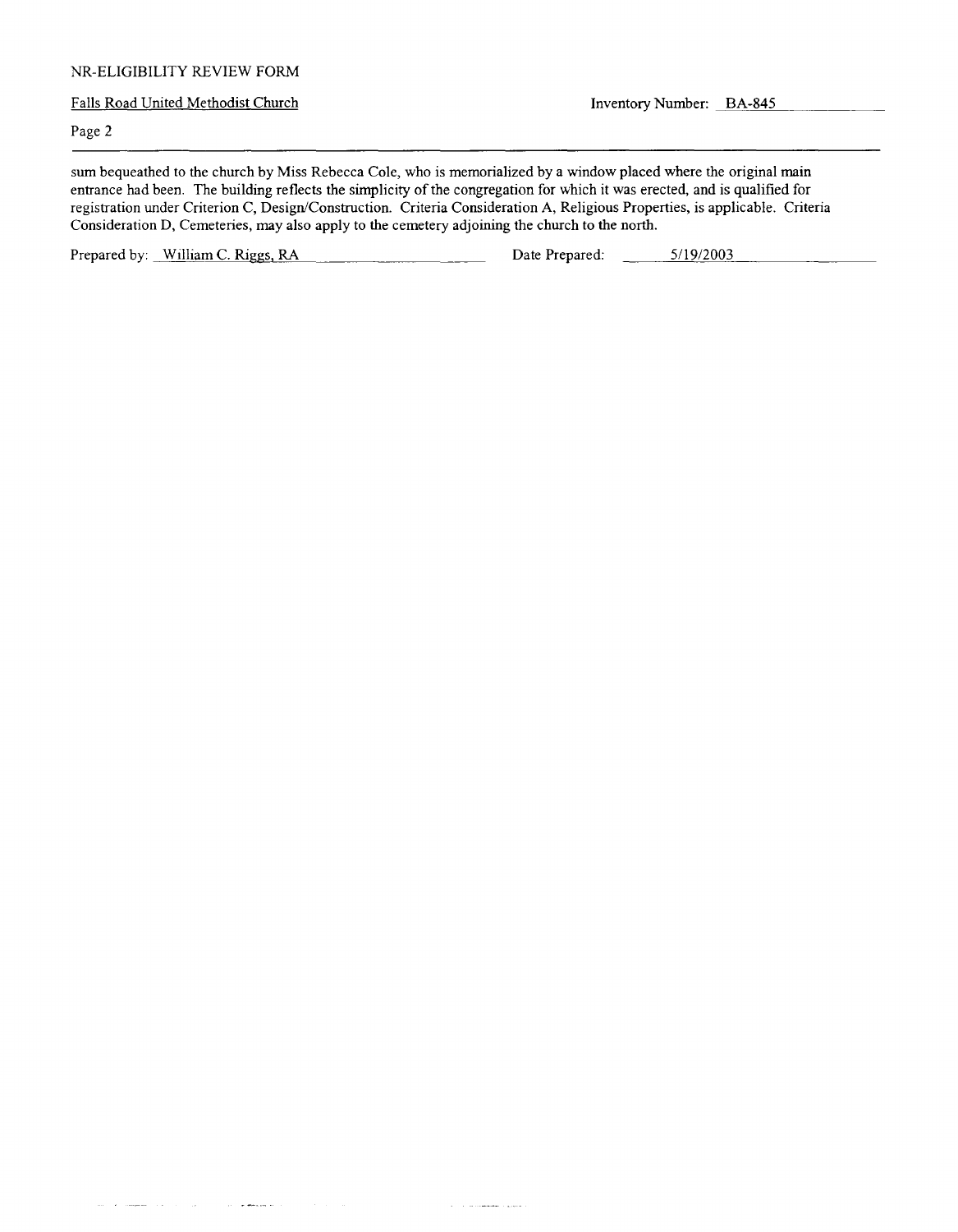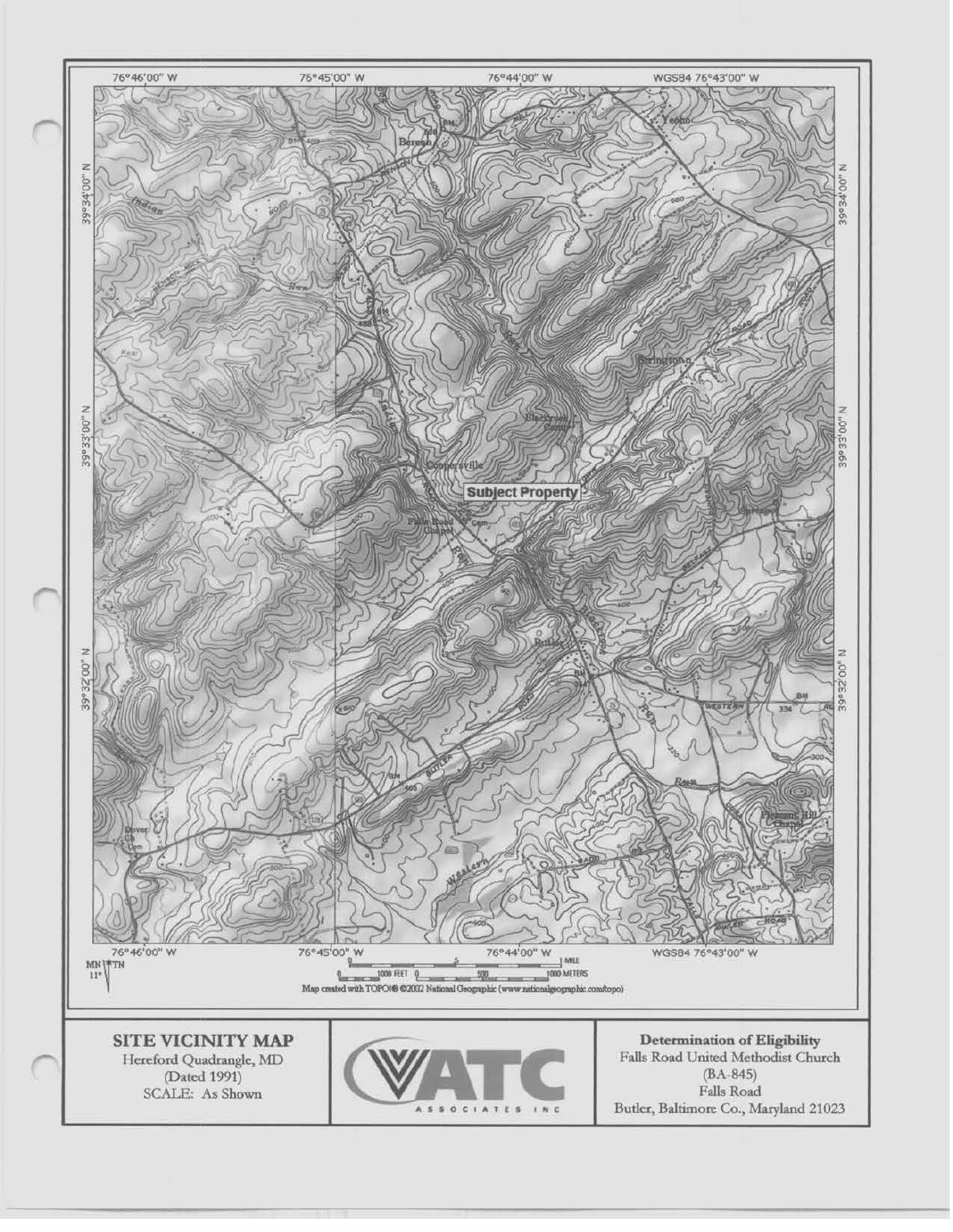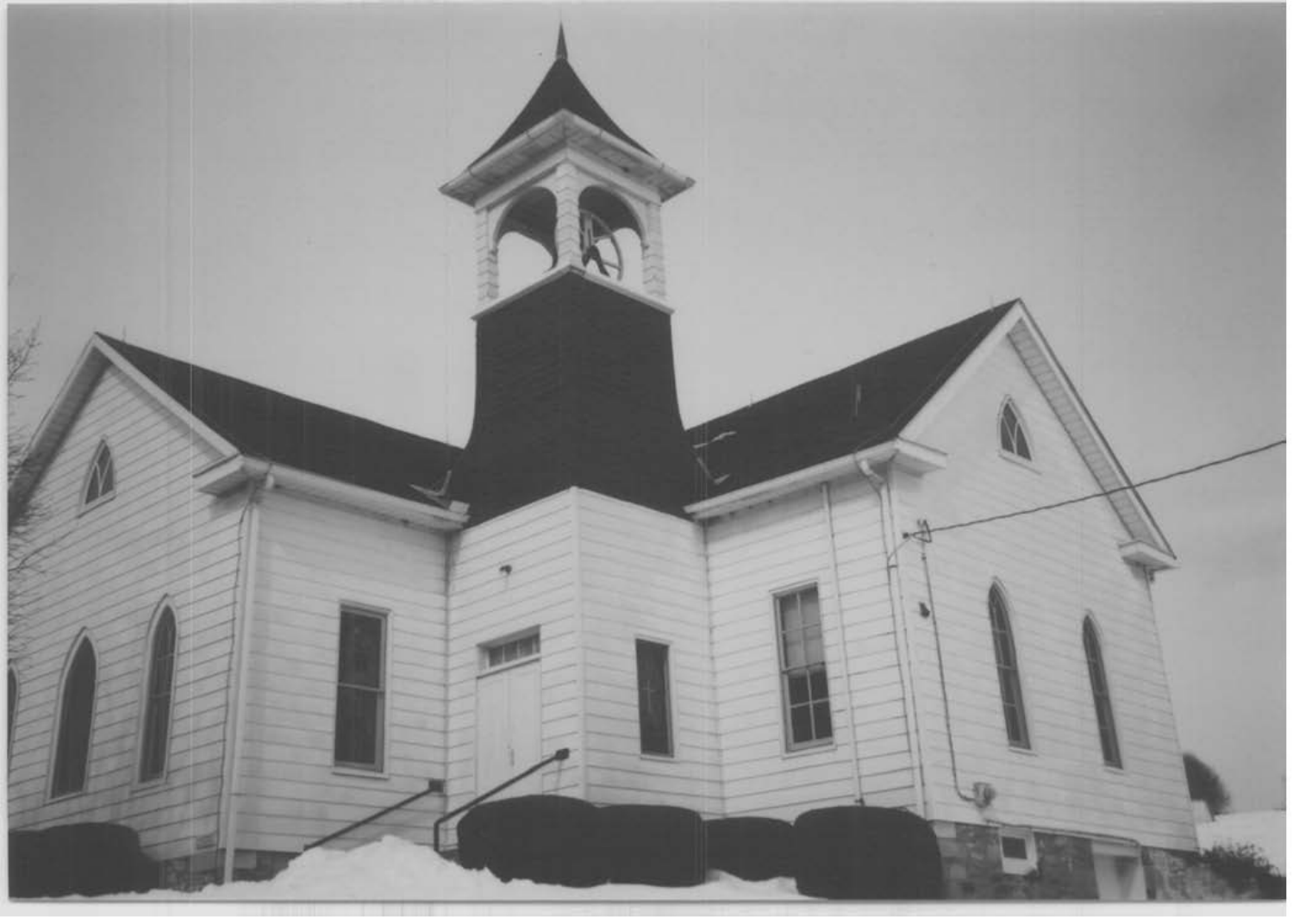FALLS SING THEIRD METHODIST CHURCH BA-845

BALTIMORE COUNTY, MARYLAND TAKEN BY: KATHRYN ELGIN DATE: FEB 2003 LOCATION OF NEGATIVE: MARY LAND SHOPS

Falls Road United Methodist Church Butler, MP 21136 BA-845  $02 - 03$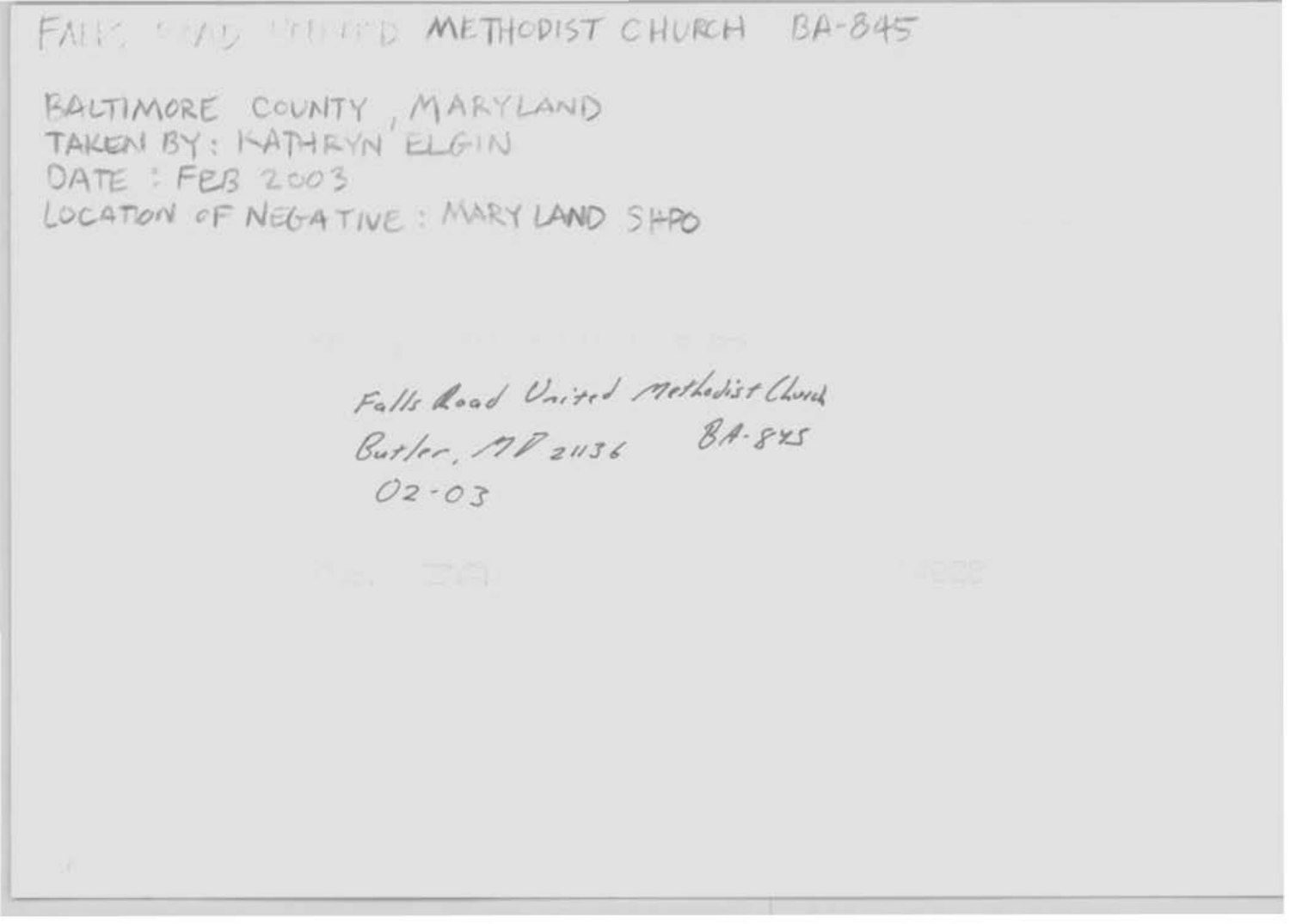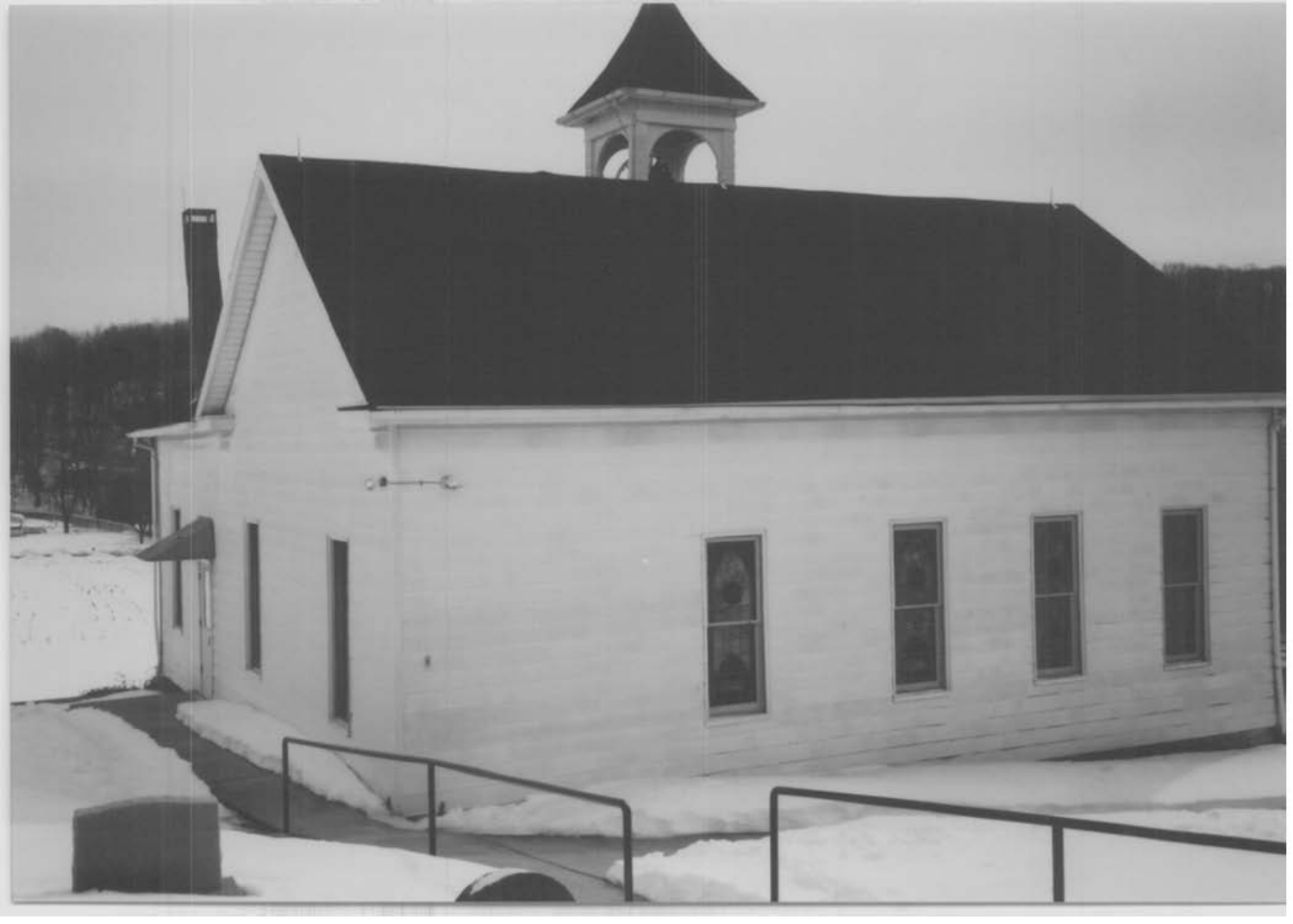FALLS RIND UNITED METHOLIST CHACH  $BA = 845$ BALTIMONE CO., MD HOTO BY: J. SMITH  $2103$ NEGAT IE LOCIIND SHPO

> Falls Road United Methodist Church  $8A - 8X5$ Butler, MP 21136  $02 - 03$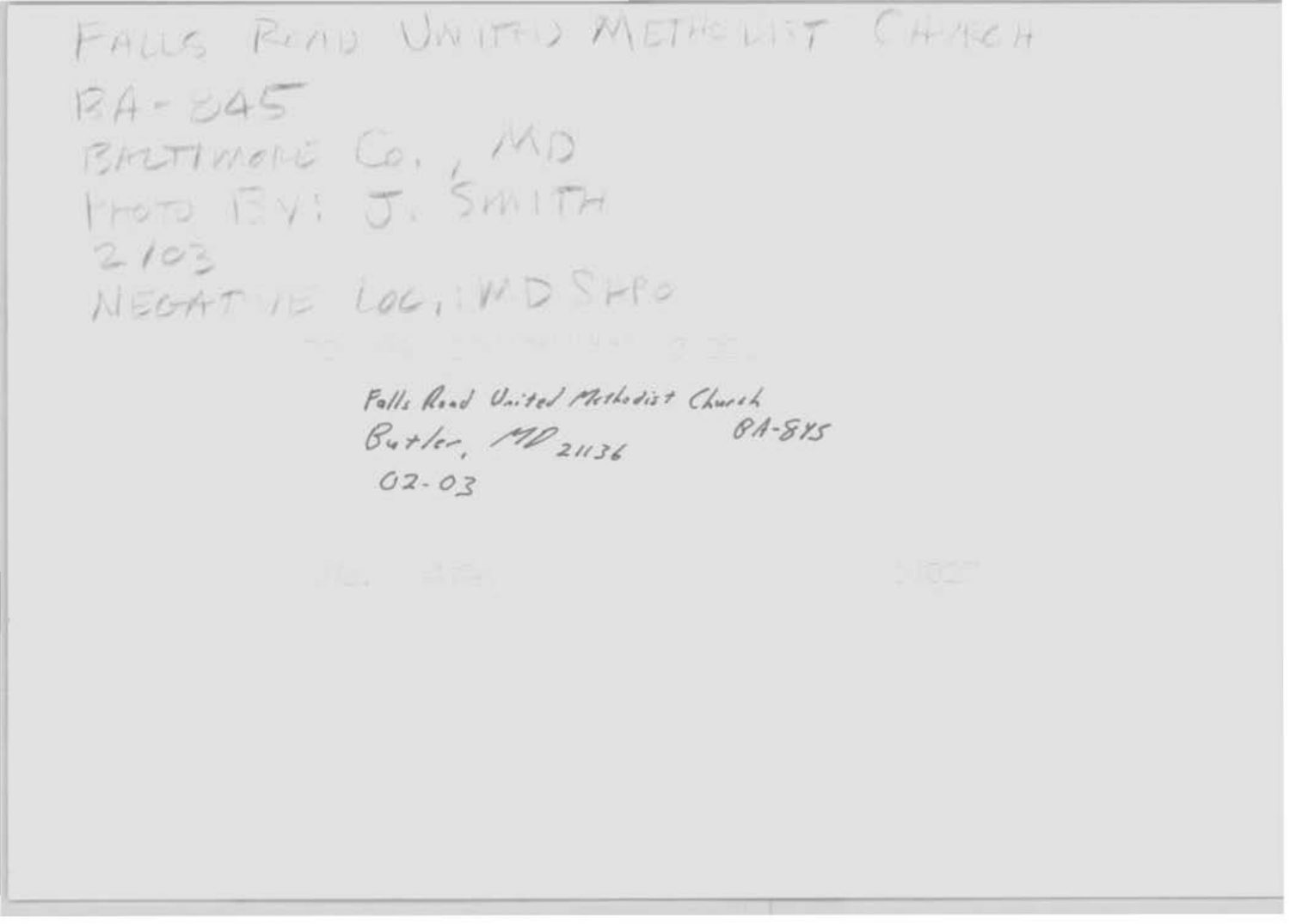Falls Road United Methodist Church East side of Falls Road north of Stringtown Road Restricted accessibility 1876; rebuilt 1914

This rural church building reflects the simplicity of the congregation for which it was erected. The land, originally part of Richard Johns' Black Rock Farm, was sold to the Trustees of the Society of United Brethren in Christ in 1876. The first church was erected in the same year. It was rebuilt and enlarged in 1914, through the generosith of Rebecca Cole who left \$1000 for that purpose and stipulated that the building should contain a Sunday School room in its basement. A memorial window to Miss Cole was placed in the northwest facade where the original main entrance had been. A cemetery adjoins the church to the north.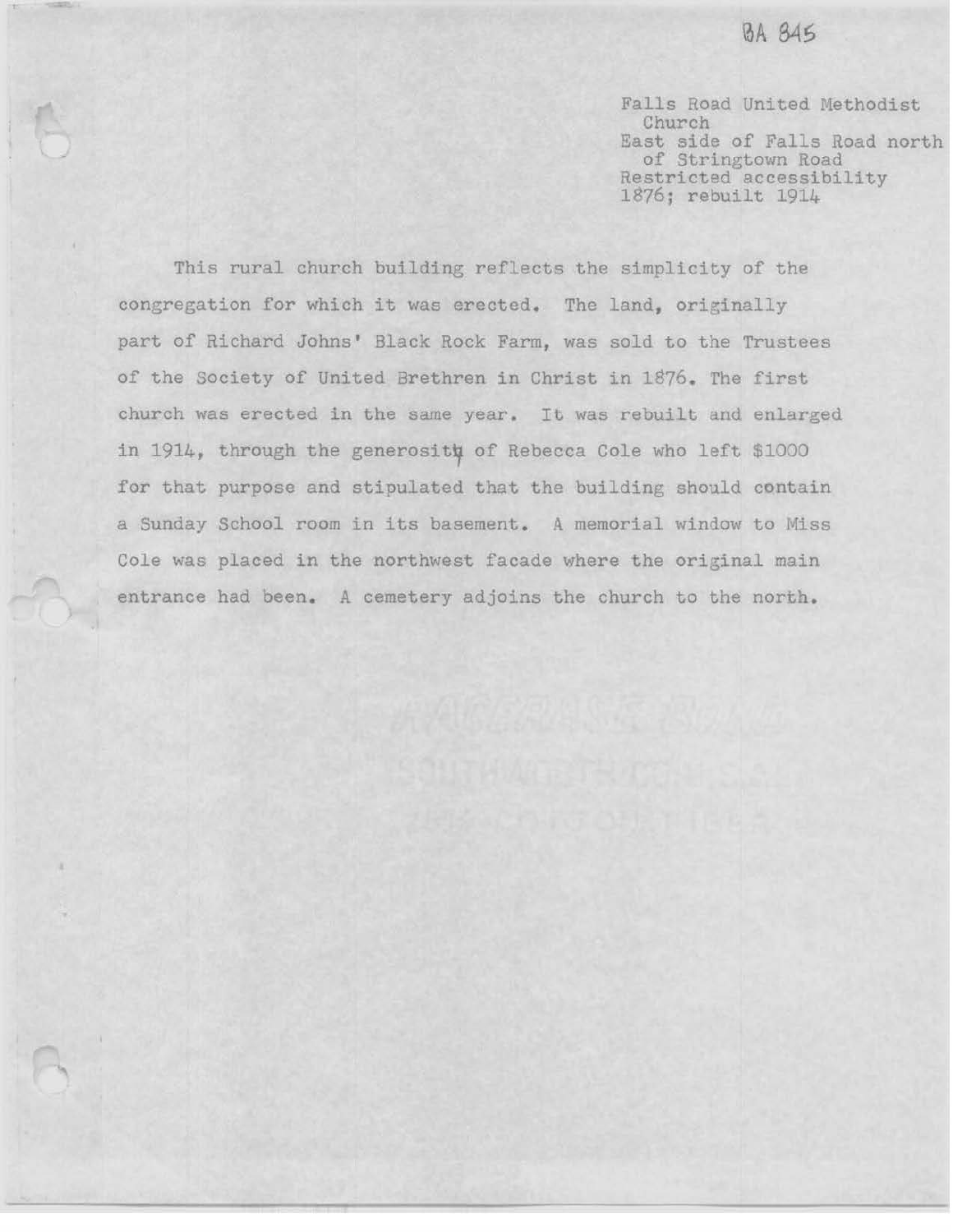$BA-845$ 

## INVENTORY FORM FOR STATE HISTORIC SITES SURVEY

| <b>HISTORIC</b>                                |                                                        |                                                |                                            |                                      |  |
|------------------------------------------------|--------------------------------------------------------|------------------------------------------------|--------------------------------------------|--------------------------------------|--|
|                                                |                                                        |                                                |                                            |                                      |  |
| <b>AND/OR COMMON</b>                           |                                                        |                                                |                                            |                                      |  |
|                                                | Falls Road United Methodist Church                     |                                                |                                            |                                      |  |
| 2 LOCATION                                     |                                                        |                                                |                                            |                                      |  |
| <b>STREET &amp; NUMBER</b>                     |                                                        |                                                |                                            |                                      |  |
|                                                | 15875 East side of Falls Road north of Stringtown Road |                                                |                                            |                                      |  |
| CITY TOWN                                      |                                                        |                                                | CONGRESSIONAL DISTRICT                     |                                      |  |
| Eutler<br><b>STATE</b>                         |                                                        | 5<br><b>VICINITY OF</b>                        |                                            |                                      |  |
| Maryland                                       |                                                        |                                                |                                            | COUNTY<br>Baltimore                  |  |
| <b>8 CLASSIFICATION</b>                        |                                                        |                                                |                                            |                                      |  |
|                                                |                                                        |                                                |                                            |                                      |  |
| <b>CATEGORY</b>                                | <b>OWNERSHIP</b>                                       | <b>STATUS</b>                                  |                                            | <b>PRESENT USE</b>                   |  |
| _DISTRICT<br>$X$ BUILDING(S)                   | $-$ PUBLIC<br>X PRIVATE                                | X OCCUPIED                                     | <b>_AGRICULTURE</b><br>$\equiv$ COMMERCIAL | <b>MUSEUM</b><br>PARK                |  |
| STRUCTURE                                      | $-$ BOTH                                               | <b>__UNOCCUPIED</b><br><b>WORK IN PROGRESS</b> | <b>EDUCATIONAL</b>                         | <b>LPRIVATE RESIDENCE</b>            |  |
| $\_$ SITE                                      | <b>PUBLIC ACQUISITION</b>                              | <b>ACCESSIBLE</b>                              | <b>LENTERTAINMENT</b>                      | $X$ RELIGIOUS                        |  |
| $\_\$ OBJECT                                   | $\equiv$ IN PROCESS                                    | $X$ ES: RESTRICTED                             | __GOVERNMENT                               | $\_$ SCIENTIFIC                      |  |
|                                                |                                                        |                                                |                                            |                                      |  |
|                                                | <b>BEING CONSIDERED</b>                                | __ YES: UNRESTRICTED                           | __INDUSTRIAL                               |                                      |  |
|                                                | 4 OWNER OF PROPERTY                                    | $-MO$                                          | _MILITARY                                  | <b>__TRANSPORTATICN</b><br>$-$ OTHER |  |
| <b>NAME</b><br><b>STREET &amp; NUMBER</b>      | Trustees of the Falls Road United<br>Methodist Church  |                                                | Telephone #: 472-2290                      |                                      |  |
| CITY. TOWN                                     | c/o Irving Naylor, 2714 Black Fock Road                |                                                |                                            | STATE, zip code                      |  |
| Reisterstown                                   |                                                        | <b>VICINITY OF</b>                             | <b>Maryland</b>                            |                                      |  |
|                                                |                                                        |                                                |                                            |                                      |  |
|                                                | 5 LOCATION OF LEGAL DESCRIPTION                        |                                                | Liber #: $110$                             |                                      |  |
| COURTHOUSE.<br>REGISTRY OF DEEDS, ETC.         |                                                        |                                                | Folio #: $413$                             |                                      |  |
| <b>STREET &amp; NUMBER</b>                     | Baltimore County Courthouse                            |                                                |                                            | ージクるしー                               |  |
|                                                | Washington Avenue                                      |                                                |                                            |                                      |  |
| CITY, TOWN                                     |                                                        |                                                | <b>STATE</b>                               |                                      |  |
|                                                | POWSON                                                 |                                                | Maryland                                   |                                      |  |
|                                                | <b>6 REPRESENTATION IN EXISTING SURVEYS</b>            |                                                |                                            |                                      |  |
|                                                |                                                        |                                                |                                            |                                      |  |
| <b>TITLE</b>                                   |                                                        |                                                |                                            |                                      |  |
| None<br>DATE                                   |                                                        |                                                |                                            |                                      |  |
|                                                |                                                        |                                                | __FEDERAL __STATE __COUNTY __LOCAL         |                                      |  |
| <b>DEPOSITORY FOR</b><br><b>SURVEY RECORDS</b> |                                                        |                                                |                                            |                                      |  |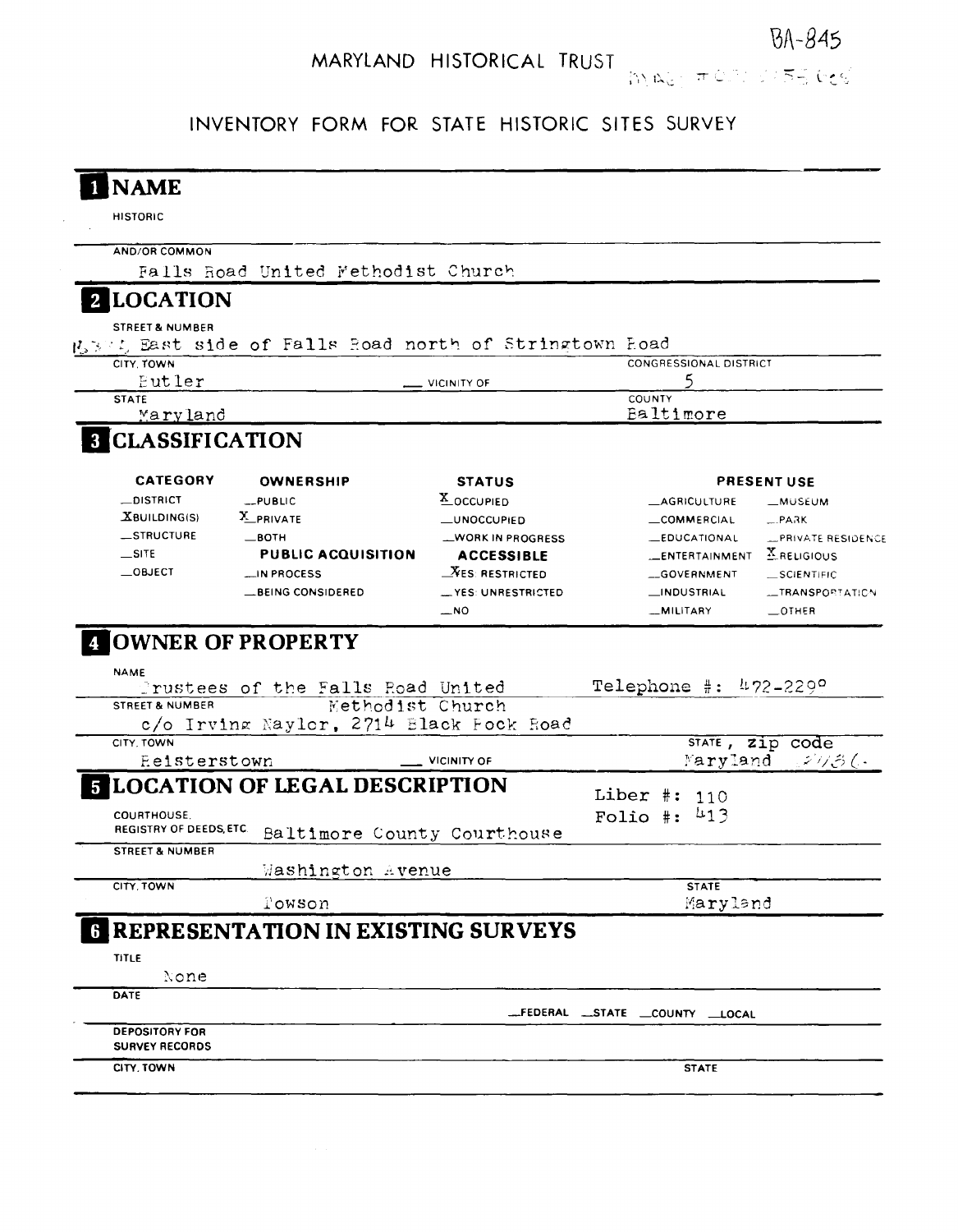## **DESCRIPTION**

| <b>CONDITION</b>     |                     | <b>CHECK ONE</b>  | <b>CHECK ONE</b>       |                               |
|----------------------|---------------------|-------------------|------------------------|-------------------------------|
| <b>XEXCELLENT</b>    | <b>DETERIORATED</b> | <b>LUNALTERED</b> | <b>X_ORIGINAL SITE</b> |                               |
| $\equiv$ GOOD        | $_{-}$ RUINS        | <b>XALTERED</b>   | <b>MOVED</b>           | $DATE$ <sub>___________</sub> |
| $-FA$ <sub>i</sub> R | <b>LUNEXPOSED</b>   |                   |                        |                               |

DESCRIBE THE PRESENT AND ORIGINAL (IF KNOWN) PHYSICAL APPEARANCE

The Falls Road Methodist Church is a frame church five bays in length, its end facing the road to the west; extending from its south side, with east walls flush, is a two-bay educational wing of equal height. A square tower rises from the southwest corner formed by the church and the wing; the principal entrance is in the first storey of the tower and the tower's dimensions reduce above the adjacent church cernice, above which point the walls are covered with diamond-butted wood shingles; a square belfry rises above the shingled walls, topped with a concave pyramidal slated spire. Jigsawn spandrels between the corner columns and the spire roof beams form a semi-circular arch.  $\Delta$ 11 other exterior walls are covered with aluminum siding, recently installed. Gables are said to have been covered with wood shingles, the bottom line of the shingled areas arched to reflect the three pointed-arched Gothic-revival windows below. Side windows of the church are rectangular with sliding sash containing leaded opalescent glass in geometric designs, the principal design being a single pointed-arch lancet within each rectangular opening. Three west end windows of the church and the two south end windows of the educational wing have pointed-arched tops; they, too, are fitted with sliding sash, their wooden muntins describing two lancets.

(See Continuation Sheet  $#1$ )

#### CONTINUE ON SEPARATE SHEET IF NECESSARY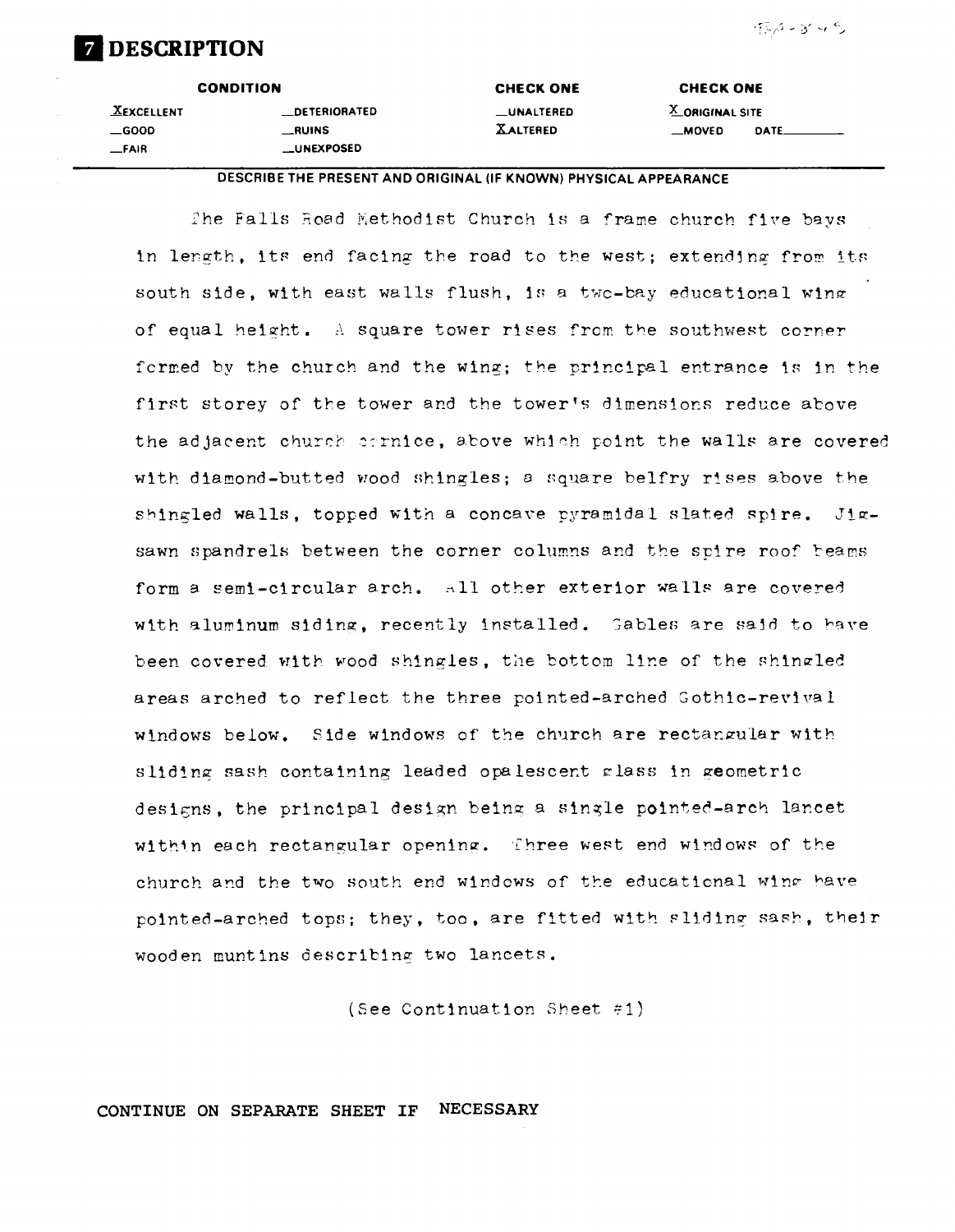



| <b>PERIOD</b>       |                               | AREAS OF SIGNIFICANCE -- CHECK AND JUSTIFY BELOW |                               |                            |
|---------------------|-------------------------------|--------------------------------------------------|-------------------------------|----------------------------|
| <b>_PREHISTORIC</b> | <b>ARCHEOLOGY-PREHISTORIC</b> | <b>COMMUNITY PLANNING</b>                        | <b>LANDSCAPE ARCHITECTURE</b> | <b>XRELIGION</b>           |
| —1400-1499          | <b>_ARCHEOLOGY-HISTORIC</b>   | <b>CONSERVATION</b>                              | $\equiv$ LAW                  | $\_$ SCIENCE               |
| --1500-1599         | <b>_AGRICULTURE</b>           | $CECONOMICS$                                     | <b>LITERATURE</b>             | _SCULPTURE                 |
|                     | <b>XARCHITECTURE</b>          | $E$ DUCATION                                     | <b>_MILITARY</b>              | <b>SOCIAL/HUMANITARIAN</b> |
| —1700-1799          | $\_$ ART                      | <b>LENGINEERING</b>                              | <b>_MUSIC</b>                 | $-$ THEATER                |
| _1800-1899          | _COMMERCE                     | <b>LEXPLORATION/SETTLEMENT</b>                   | -PHILOSOPHY                   | <b>__TRANSPORTATION</b>    |
| -- 1900 -           | <b>COMMUNICATIONS</b>         | _INDUSTRY                                        | _POLITICS/GOVERNMENT          | $\equiv$ OTHER (SPECIFY)   |
|                     |                               | $\sim$ INVENTION                                 |                               |                            |
|                     |                               |                                                  |                               |                            |

SPECIFIC DATES  $1876$ ; rebuilt  $1914$ BUILDER/ARCHITECT Unknown

#### STATEMENT OF SIGNIFICANCE

This rural church building reflects the simplicity of the congregation for which it was erected. The land was originally part of Hichard Johns' Elack Rock Farm. It was sold to the Trustees of the Society of United Brethren in Christ at Black Rock in 1876 by Shadrach Kemp. The first church was erected in the same year and was so small that it was locally known as the "Pepper Box".

In October, 1885, the congregation became part of the Hereford Circuit of the Methodist Church and remained in the circuit until 1959 at which time it became a station. In June, 1970, Falls Poad United Methodist Church joined Salem United Brethren congregation in Hereford and they now share a minister.

The church was rebuilt and enlarged in 1914, owing in part to the generosity of Miss Rebecca Cole who had left 31,000 for that purpose and stipulated that the building should contain a Sunday School room in its basement. A fine memorial window to Miss Cole was placed in the northwest facade where the door had originally been, and other improvements were added.

a cemetery adjoins the church to the north.

#### CONTINUE ON SEPARATE SHEET IF NECESSARY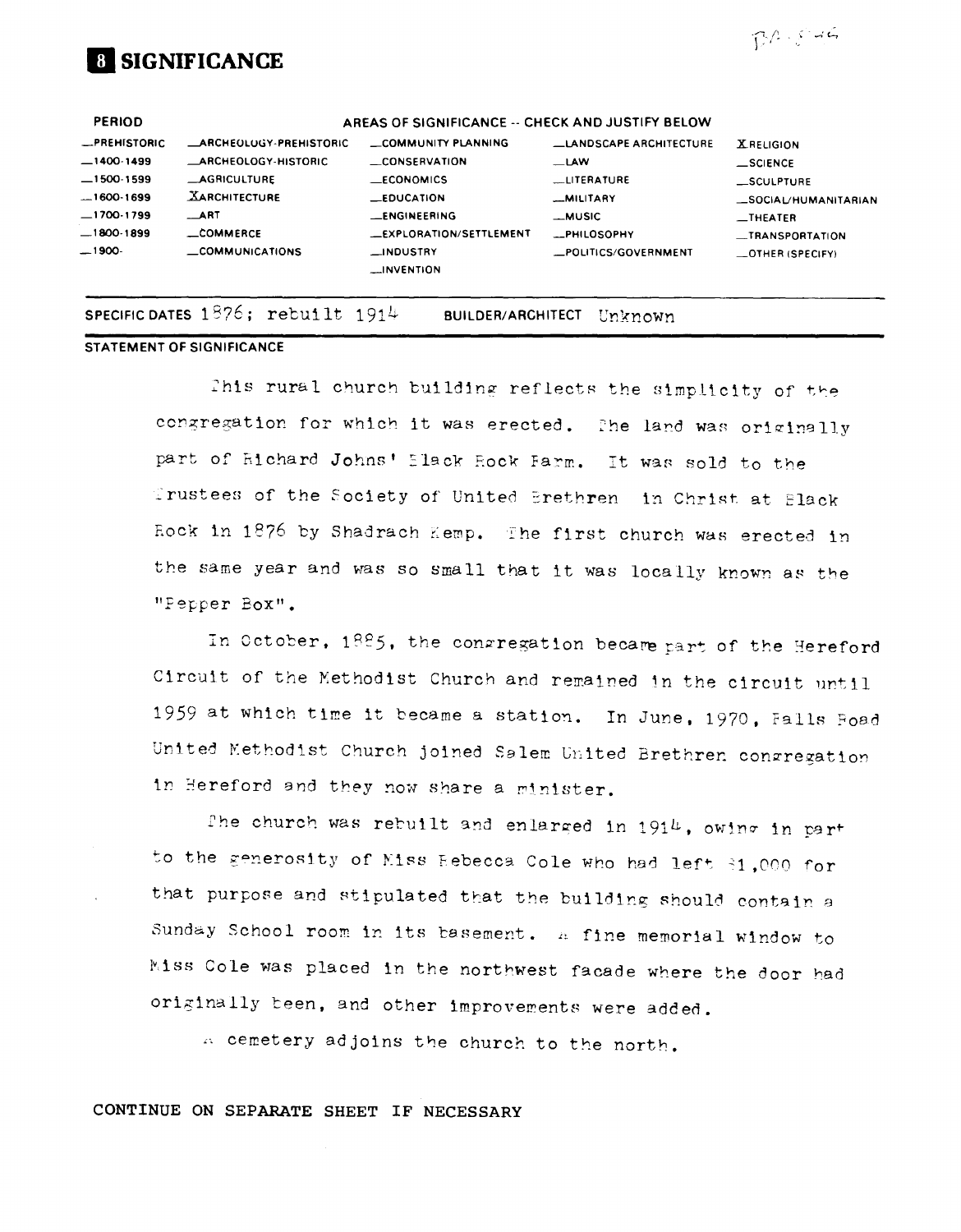## **EEMAJOR BIBLIOGRAPHICAL REFERENCES**

Telephone interview with Rev. O.F. Kibbe (November, 1976).

Will of Rebecca Cole: Will Liber WJF folio 221, Baltimore County Courthouse.

CONTINUE ON SEPARATE SHEET IF NECESSARY

## **IIiJGEOGRAPHICAL DATA**

ACREAGE OF NOMINATED PROPERTY  $1\frac{1}{2}$  acres  $\pm$ 

VERBAL BOUNDARY DESCRIPTION

|                                            | LIST ALL STATES AND COUNTIES FOR PROPERTIES OVERLAPPING STATE OR COUNTY BOUNDARIES |                  |
|--------------------------------------------|------------------------------------------------------------------------------------|------------------|
| <b>STATE</b>                               | COUNTY                                                                             |                  |
| <b>STATE</b>                               | COUNTY                                                                             |                  |
| <b>IT FORM PREPARED BY</b><br>NAME / TITLE |                                                                                    |                  |
|                                            | Catharine F. Black and James T. Wollon, Jr. AIA                                    |                  |
| ORGANIZATION                               |                                                                                    | DATE             |
|                                            | For Valleys Historical District Project                                            | September 1976   |
| <b>STREET &amp; NUMBER</b>                 |                                                                                    | <b>TELEPHONE</b> |
| 1114 Bellemore Road                        |                                                                                    | $323 - 3798$     |
| CITY OR TOWN                               |                                                                                    | <b>STATE</b>     |
| Ealtimore                                  |                                                                                    | Maryland         |

The Maryland Historic Sites Inventory was officially created by an Act of the Maryland Legislature, to be found in the Annotated Code of Maryland, Article 41, Section 181 KA, 1974 Supplement.

The Survey and Inventory are being prepared for information and record purposes only and do not constitute any infringement of individual property rights.

RETURN TO: Maryland Historical Trust The Shaw House, 21 State Circle Annapolis, Maryland 21401  $(301)$  267-1438